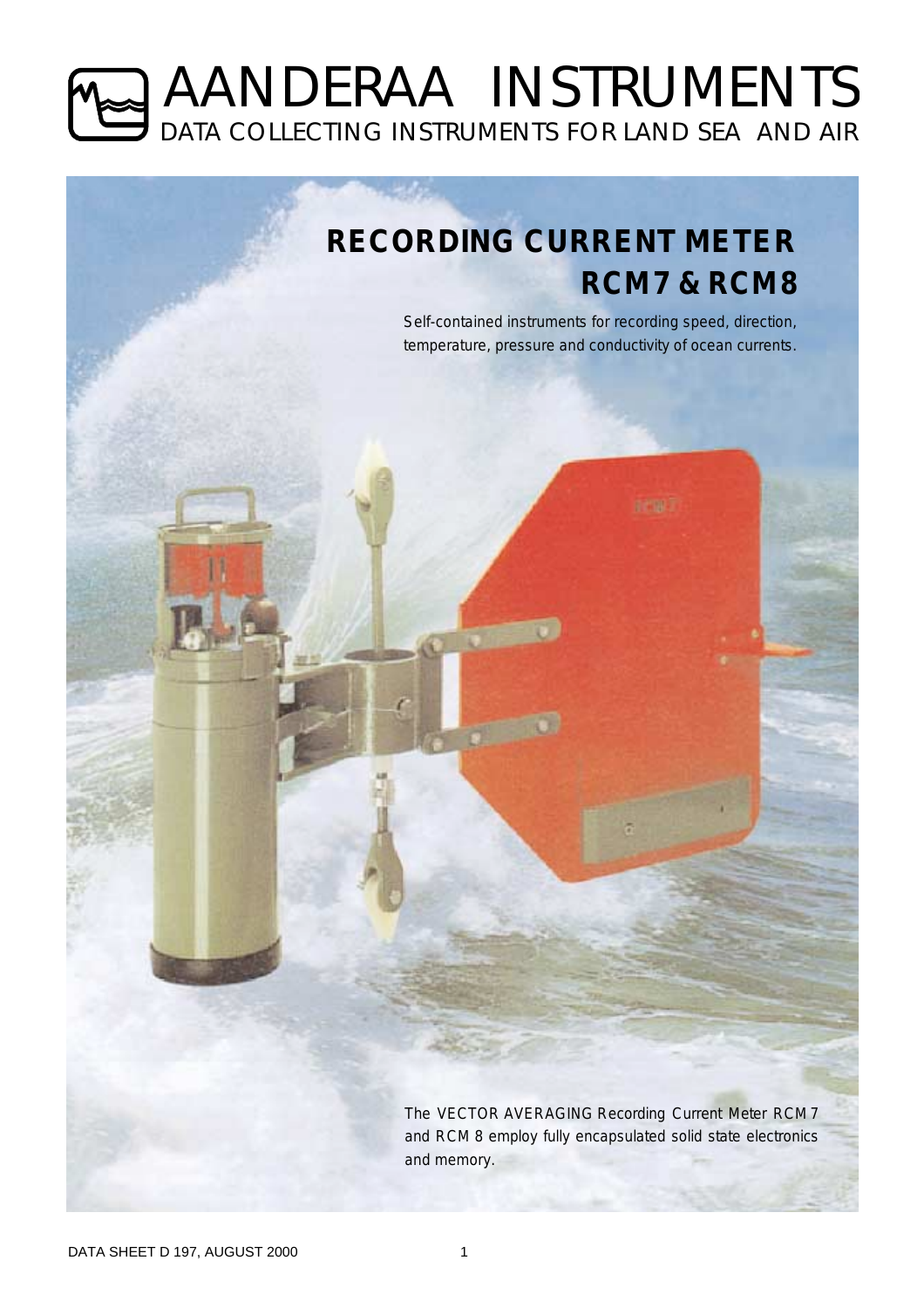# **GENERAL DESCRIPTION RCM 7 & RCM 8**

The measurement of ocean currents by a moored instrument is the standard method of obtaining information about the circulation of ocean waters. The RCM 7 is a self-contained instrument that can be moored in the sea and record ocean current, water temperature, conductivity of the water and instrument depth.

The RCM 7 consists of a recording unit and vane assembly which is equipped with a rod that can be shackled into the mooring line. This arrangement permits the instrument to swing freely and align with the current. The recording unit contains all sensors, the measuring system, battery and a detachable, reusable solid state data storage unit.

A built-in clock triggers the instrument at preset intervals and a total of six channels are sampled in sequence. The first channel is a fixed reference reading for control purposes and data identification. Channels 2, 3 and 4 represent measurement of temperature, conductivity and depth respectively. Channels 5 and 6 represent the vector averaged current speed and direction since the previous triggering of the instrument. The data is sequentially fed to the Data Storage Unit (DSU) 2990 or 2990E. Simultaneously as the reading takes place, the output pulse keys on and off an acoustic carrier emitted by an acoustic transducer. This allows monitoring of the performance of moored instruments from the surface by a hydrophone.

The recording interval of the instrument is set by an interval selector switch. When a 10 minute interval is used, the operating period of the instrument will be 2 months.

The RCM 8 is a high pressure model for measurement down to 6000 meters depth. Other performance data are as for the RCM 7. The Acoustic transducer for this version is optional and must be ordered separately.



 $U-MOORING$ 

The above drawing shows two ways of mooring the RCM. The arrangement on the left shows a U-mooring which is best suited for use in relatively shallow water. The arrangement on the right shows an I-mooring involving the use of an acoustic release device and is suitable for use at any depth. It is essential that a subsurface float is used to avoid wave induced

motion on the mooring line. A sub-surface float with sufficient buoyancy and the thinnest possible mooring line should be used to avoid unacceptable tilt of the mooring line due to drag. It is possible to deploy several RCMs at different depths along the same mooring line, in which case several distributed floats should be used, preferably above each instrument.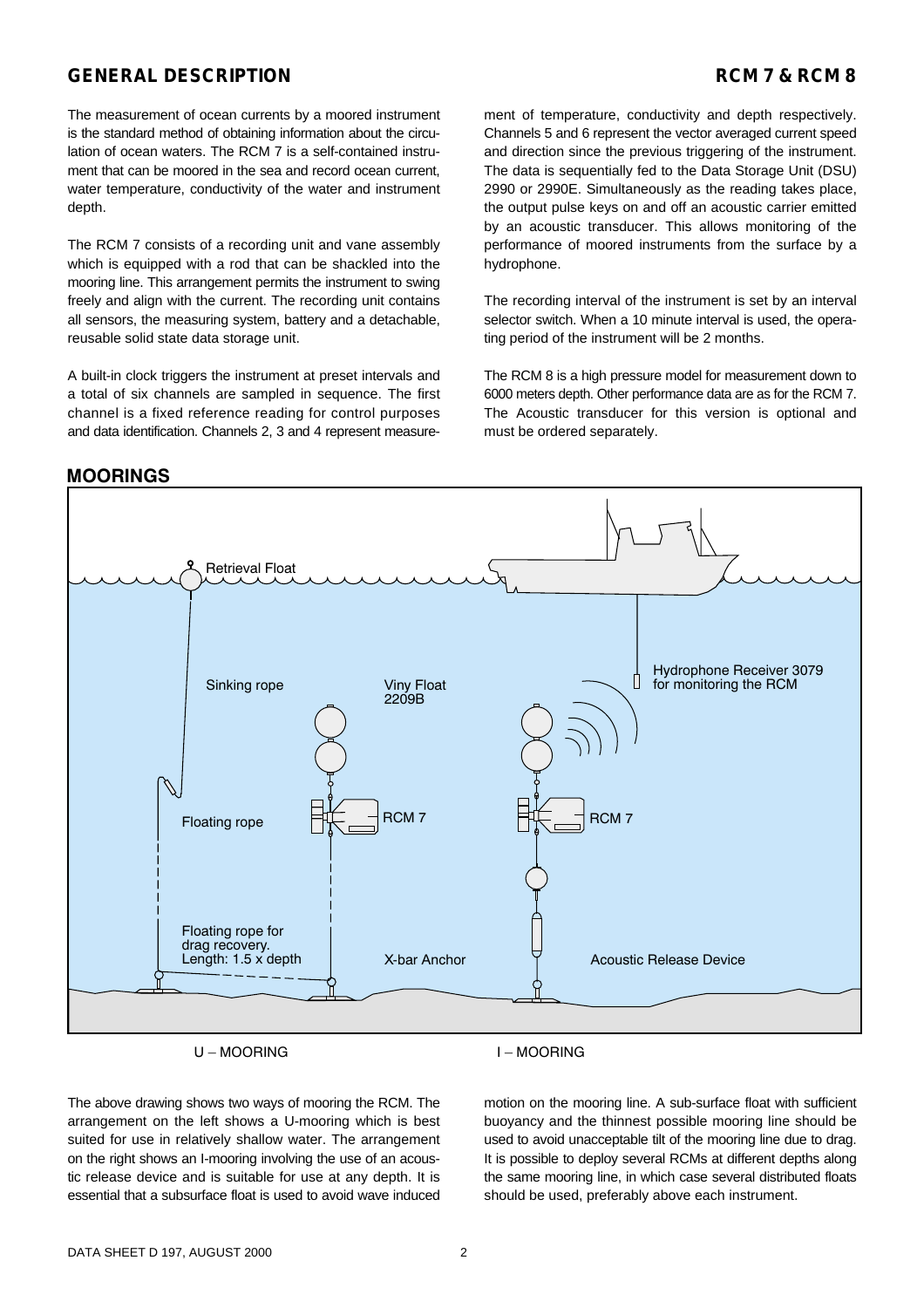# SPECIFICATIONS RCM 7 & RCM 8

strument (rotor, bearings, O-rings etc).

**Warranty:** Two years against faulty materials and workmanship.

| Measuring system:                                                                                                                                     |                                                                                                                                                                             | Clock:                                                                                                                                           |                                                                                                                                                      |                                                                                                                                                                                       |
|-------------------------------------------------------------------------------------------------------------------------------------------------------|-----------------------------------------------------------------------------------------------------------------------------------------------------------------------------|--------------------------------------------------------------------------------------------------------------------------------------------------|------------------------------------------------------------------------------------------------------------------------------------------------------|---------------------------------------------------------------------------------------------------------------------------------------------------------------------------------------|
| Self balancing bridge with sequential measuring of 6<br>channels, and a solid state memory. 10-bit binary word<br>for each channel. The channels are: |                                                                                                                                                                             | Type:<br>Accuracy:<br>Recording Intervals: 0.5, 1, 2, 5, 10, 20, 30, 60 or 120 min.<br>External Triggering: A 6 volt pulse to terminal activates | Quartz crystal.<br>Better than $\pm 2$ s/day within 0 to 20°C.                                                                                       |                                                                                                                                                                                       |
| Ch. 1. Reference:                                                                                                                                     | A fixed reading to check the RCM's<br>performance and to identify indivi-<br>dual instruments.                                                                              | Recording System:<br>Type:                                                                                                                       | instrument.<br>Data Storage Unit 2990 or 2990E.                                                                                                      |                                                                                                                                                                                       |
| Ch.2. Temperature:                                                                                                                                    |                                                                                                                                                                             | Data Format:                                                                                                                                     | PDC-4. (Pulse Duration Code 4 s).                                                                                                                    |                                                                                                                                                                                       |
| Sensor type:<br>Resolution:<br>Accuracy:<br>Response time:                                                                                            | Thermistor (Fenwall GB32JM19).<br>0.1% of selected range.<br>$±0.05$ °C.<br>12 seconds (63%).                                                                               | Storage Capacity:<br>DSU 2990:<br><b>DSU 2990E:</b>                                                                                              | 10 900 records of all channels.<br>43 600 records of all channels.                                                                                   |                                                                                                                                                                                       |
| Selectable Ranges:                                                                                                                                    |                                                                                                                                                                             | Telemetry:                                                                                                                                       |                                                                                                                                                      |                                                                                                                                                                                       |
| Low range:<br>Wide range:<br>High range:<br>Optional:<br>Arctic range:                                                                                | $-2.4$ to 21.4 $^{\circ}$ C.<br>$-0.3$ to 32.1 $^{\circ}$ C.<br>10.1 to 36.0°C.<br>$-2.6$ to 5.6°C in channel 4.                                                            | Acoustically:<br>Frequency:<br>Detection Range:                                                                                                  | Acoustic carrier keyed on and off.<br>16.384 KHz ±5 Hz.<br>Up to 800m with Hydrophone 3079.<br>The acoustic transducer for RCM 8<br>is optional      |                                                                                                                                                                                       |
| Ch. 3. Conductivity: (optional)                                                                                                                       |                                                                                                                                                                             | Battery:                                                                                                                                         | Non-magnetic.                                                                                                                                        |                                                                                                                                                                                       |
| Part Number<br>Sensor Type:<br>Ranges:                                                                                                                | RCM 7: 2994, RCM 8: 3994<br><b>Inductive Cell</b><br>$0 - 74$ mmho/cm (standard).<br>24 - 68 mmho/cm (on request).<br>24 - 36 mmho/cm (on request).                         | Li. Battery 3382:                                                                                                                                |                                                                                                                                                      | 7.2V, 10-14 Ah (depending on<br>load), sufficient for 30835 records<br>(214 days) of all channels at 10<br>minute intervals (one record is a<br>measuring cycle of all six channels). |
| Accuracy:<br>Resolution:                                                                                                                              | $± 0.1\%$ of range.<br>0.1% of range.                                                                                                                                       | Depth Capability:                                                                                                                                | RCM 7: 2000 m; RCM 8: 6000 m.                                                                                                                        |                                                                                                                                                                                       |
| Ch. 4. Pressure: (optional)<br>Part number:<br>Sensor Type:<br>Ranges:<br>Accuracy:                                                                   | RCM 7: 3239 or RCM 8: 3249<br>silicon piezoresistive bridge.<br>700, 3500, 7000 KPa,<br>14, 20, 35 and 60 MPa.<br>35 and 60 MPa is for RCM 8 only.<br>$\pm 0.5\%$ of range. | Weight (kg):<br>RCM 7 Nett:<br><b>RCM 7 Gross:</b><br>RCM 8 Nett:<br>RCM 8 Gross:                                                                | <b>Recording Unit</b><br>in air<br>in water<br>13.6<br>8.8<br>18.5<br>15.2<br>10.9<br>20.5                                                           | Vane Assembly<br>in air<br>in water<br>12.2<br>9.5<br>20.0<br>14.1<br>11.8<br>22.0                                                                                                    |
| Resolution:                                                                                                                                           | 0.1% of range.                                                                                                                                                              | Dimensions (mm):                                                                                                                                 |                                                                                                                                                      |                                                                                                                                                                                       |
| Ch.5. Direction:<br>Sensor Type:                                                                                                                      | Magnetic compass with needle                                                                                                                                                | RCM 7:<br>RCM 8:                                                                                                                                 | 495 x 128<br>520 x 128                                                                                                                               | 485 x 500<br>485 x 500                                                                                                                                                                |
| Resolution:                                                                                                                                           | clamped onto potentiometer ring.<br>$0.35^{\circ}$ .                                                                                                                        | Packing:<br>Plywood case (mm):190 x 250 x 600                                                                                                    |                                                                                                                                                      | 140 x 520 x 770                                                                                                                                                                       |
| Accuracy:                                                                                                                                             | ±5° for speeds from 5 to 100 cm/s.<br>±7.5° for current speeds 2.5 to 5 and<br>100 to 200 cm/s.                                                                             | Mooring:<br>Thimbles:<br>Gimbal Rings:                                                                                                           | Maximum 15 mm diameter rope.<br>Permits 27° tilt.                                                                                                    |                                                                                                                                                                                       |
| Ch.6. Speed:                                                                                                                                          |                                                                                                                                                                             | Spindle:                                                                                                                                         | Breaking load 4000 kg.                                                                                                                               |                                                                                                                                                                                       |
| Sensor Type:<br>Range:<br>Accuracy:                                                                                                                   | Rotor with magnetic coupling.<br>2 to 295 cm/s.<br>$±1$ cm/s or $±4\%$ of actual speed<br>whichever is greater.                                                             | <b>External Materials:</b><br>Pressure Case:<br>Other Metal Parts:                                                                               | CuNiSi alloy (OSNISIL) and stain-<br>less, acid proof steel. Epoxy coated.<br>Nickel plated bronze and stainless,<br>acid proof steel. Epoxy coated. |                                                                                                                                                                                       |
| <b>Starting Velocity:</b>                                                                                                                             | $2 \, \text{cm/s}.$                                                                                                                                                         |                                                                                                                                                  |                                                                                                                                                      |                                                                                                                                                                                       |
| Note.<br>Vector Averaging of Current Speed and Direction<br>cumber of rotar rough tions and the direction                                             |                                                                                                                                                                             | Spares:                                                                                                                                          | A set of recommended spares is de-<br>livered free of charge with each in-                                                                           |                                                                                                                                                                                       |

*Vector Averaging of Current Speed and Direction The number of rotor revolutions and the direction are sampled every 12 seconds and broken up into North and East components. Successive components are added and recorded as speed and direction. For recording intervals longer than 10 minutes, speed and direction are sampled every 1/50 of the recording interval.*